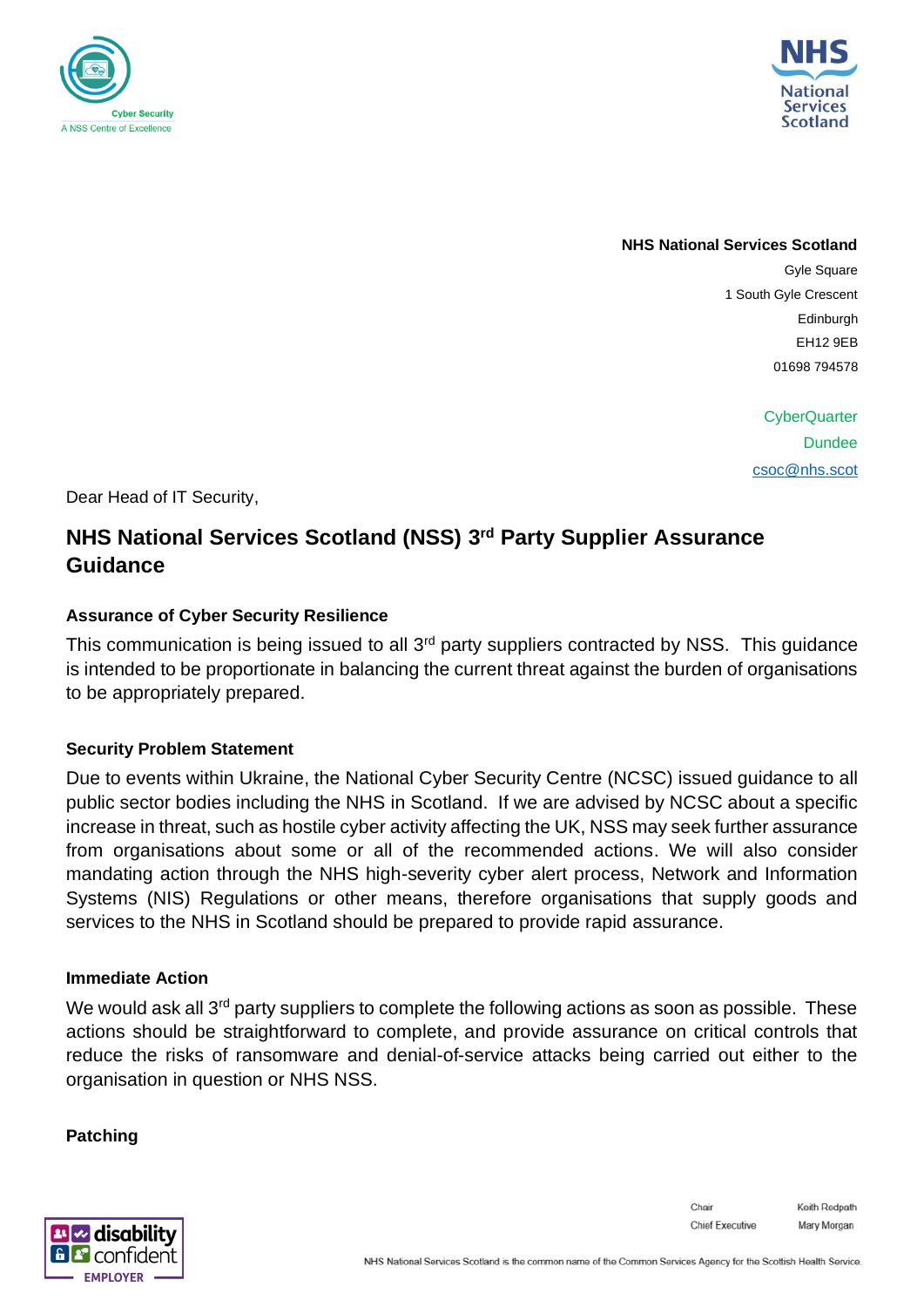



Check your patching approach is working as intended, consider if you can apply security updates more quickly. Review all exceptions to you patching polices, including any temporary changes made during the COVIS-19 pandemic response.

# **Access Control**

Implement multi-factor authentication or conditional access policies on privileged accounts, especially Active Directory and Remote Access, wherever possible. Check that passwords are strong, unique and not shared.

## **Attack Surface**

Review your internet facing attack surface as well as leveraging the NCSC <https://www.ncsc.gov.uk/information/mailcheck#main> Service. Close all unnecessary inbound access routes, particularly [https://en.wikipedia.org/wiki/Remote\\_Desktop\\_Protocol](https://en.wikipedia.org/wiki/Remote_Desktop_Protocol) and <https://www.ssh.com/academy/ssh> and review justification and risk appetite for those that remain open.

## **Monitoring**

Register with the NCSC<https://www.ncsc.gov.uk/information/early-warning-service> and regularly review device and system logs for anomalous or unusual activity.

#### **Backups**

Ensure backups are in place. Perform test restorations from your last backup, guidance on backups<https://www.ncsc.gov.uk/blog-post/offline-backups-in-an-online-world> Consider whether you can backup data more frequently without compromising your long-term backups or indeed network performance.

#### **Incident Response and Business Continuity Planning**

Check your BCP arrangements are up to date and available to all relevant staff even in the event of a IT systems failure. Consider and agree alternative methods of communication in the event of day to day communication capability becomes unavailable due to system failure or in the event of being under attack.

#### **Awareness**

Remind all staff how to spot and report social engineering calls, phishing emails and Smishing texts, and consider a broader [https://digital.nhs.uk/keep-it-confidential.](https://digital.nhs.uk/keep-it-confidential)

#### **Priority Improvements to Consider**